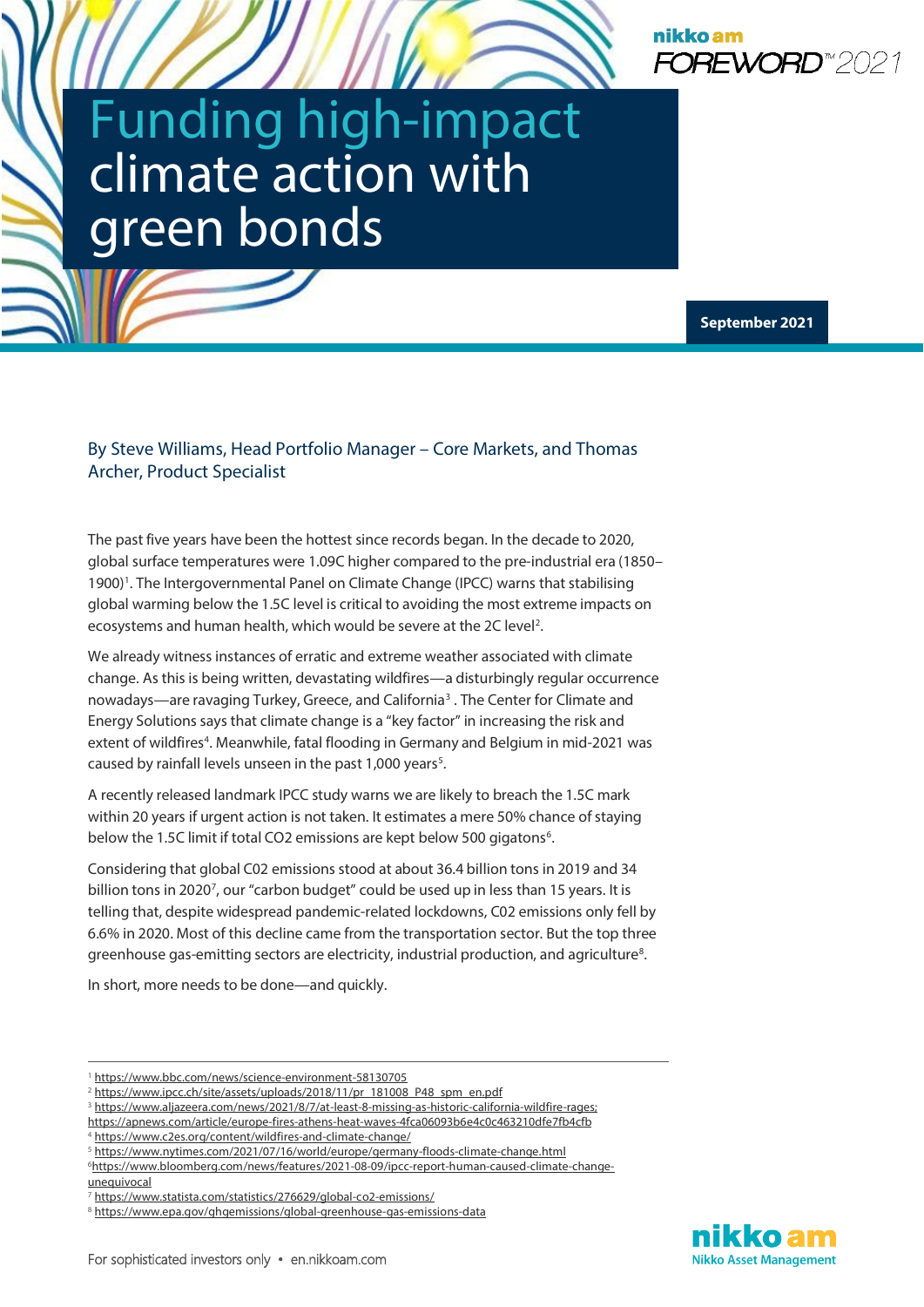# The current landscape of climate change mitigation efforts

Realistically, there is no single overarching solution that would hit the required targets for reducing carbon emissions. The broad transition toward electric vehicles and renewable energy sources are big needle movers, but technological, socio-political, and economic barriers remain.

For instance, the International Energy Agency (IEA) calls nuclear power an "essential foundation" for the energy transition<sup>9</sup>. Yet, heavy socio-political opposition means it is being phased out in countries such as Germany.

Meanwhile, renewable energy sources like solar and wind must contend with natural peaks and troughs in electricity production. A complete switch to such sources would require cost-efficient energy storage solutions. One popular study estimates storage costs would need to be below USD 20/kWh to meet baseload demand 100% of the time. This target rises to USD 150/kWh if it only needs to meet demand 95% of the time<sup>10</sup>. The good news? Lithium-ion battery packs—although mainly used in electric vehicles—have now reached USD 137/kWh and are only expected to fall further<sup>11</sup>.

Many novel technological solutions are also still in the development stage. For example, "zero-carbon concrete", material that requires net-zero carbon emissions to produce, has long been a holy grail. Concrete is the second most-consumed product in the world and a significant contributor to greenhouse emissions. As a McKinsey analysis concluded, new technologies and alternative building materials may be the only way to achieve this goal<sup>12</sup>.

All in, hitting the carbon emissions targets necessary to stave off the worst impacts of climate change would require a combination of developing new technologies and working on improving current ones. Both are important, and both will need financing. The question then becomes: what is the best way for allocating capital to these projects?

# Financing the fight against climate change

Just as the solutions needed are diverse, so too must the sources of capital. We need a multi-pronged approach of venture-style, equity, and fixed income. For instance, venturestyle investing would be most appropriate for financing novel technological solutions, given such investments' high-risk, high-reward nature. Venture capital would flow into innovative and enterprising startups—many of which would statistically fail—to find the outlier that eventually succeeds.

The global scale of climate change means that all levels of entities, from supranationals and governments down to individual companies, must be involved in mitigation efforts. Only governments have the power to drive the large-scale energy transition and greenlight the necessary infrastructure spending to achieve it.

This is where fixed-income instruments come into play.

**Only governments chave the power to**<br> **C**<br> **have the power to drive the largescale energy transition and greenlight the necessary infrastructure spending to achieve it.**



<span id="page-1-0"></span><sup>9</sup> <https://www.iea.org/reports/net-zero-by-2050>

<span id="page-1-1"></span><sup>10</sup> [https://www.cell.com/joule/fulltext/S2542-4351\(19\)30300-9](https://www.cell.com/joule/fulltext/S2542-4351(19)30300-9)

<span id="page-1-2"></span><sup>11</sup> [https://about.bnef.com/blog/battery-pack-prices-cited-below-100-kwh-for-the-first-time-in-2020-while-](https://about.bnef.com/blog/battery-pack-prices-cited-below-100-kwh-for-the-first-time-in-2020-while-market-average-sits-at-137-kwh/)

[market-average-sits-at-137-kwh/](https://about.bnef.com/blog/battery-pack-prices-cited-below-100-kwh-for-the-first-time-in-2020-while-market-average-sits-at-137-kwh/)

<span id="page-1-3"></span><sup>&</sup>lt;sup>12</sup> <https://www.mckinsey.com/industries/chemicals/our-insights/laying-the-foundation-for-zero-carbon-cement>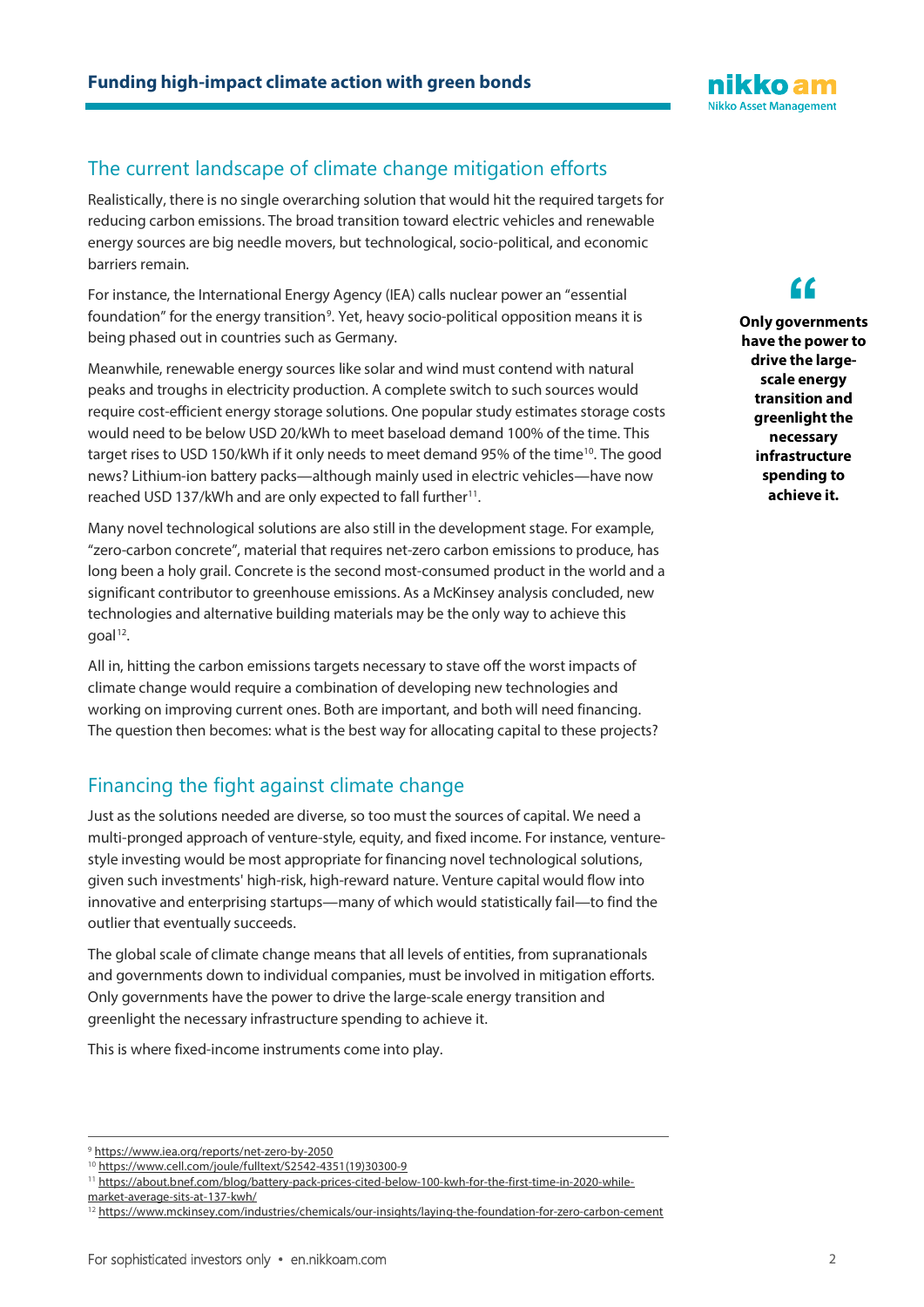#### Focusing on immediate-impact infrastructure-based solutions

It can be strange to think of bonds – often seen as more secure long-term investments – as the ideal financing instruments for "immediate impact" climate change solutions. But compared to vehicles like green venture funds, where any large-scale impact may only come into fruition a decade from now, bonds used to finance infrastructure-based solutions can indeed have the most immediate effect.

The reason is that countries must take action that can make a difference today. Although still requiring years to complete, these involve large-scale infrastructure projects that can make an immediate impact, as they are based on existing technology. Examples include energy-efficient buildings and power grids for transporting renewable energy.

The scale of such projects necessitates the involvement of governments and supranational agencies like development banks. And their preferred method of financing is with bonds.

### Using green bonds to meet the USD 100 trillion net-zero target

The IEA estimates the world needs over USD 4 trillion in investments per year for the next 30 years to reach net-zero emission targets by 2050[13](#page-2-0). While investments in renewable energy have been increasing, there is still a gap that must be plugged. For example, the IEA projects global energy investment at USD 1.9 trillion in 2021 $14$  —and that includes all sources of energy, not just renewable.

Green bonds—bonds explicitly issued to finance sustainable projects—are a critical mechanism for helping bridge this gap. They represent a fast-growing segment of the USD 128.3 trillion global fixed-income market<sup>[15](#page-2-2)</sup>. In the first half of 2021, total global green bond issuance stood at USD 575 billion, already USD 100 billion more than the entirety of 2020<sup>[16](#page-2-3)</sup>. It is highly probable that total issuance will hit the USD 1 trillion mark this year.

While this seems still a way off from the levels of investment necessary to hit the USD 4 trillion-a-year target, we should remember that green bonds are only one part of the broader solution. Indeed, these issues are an indispensable and fast-growing element, but they remain only one piece of a bigger puzzle. Keep in mind that global ESG assets are estimated to hit USD 53 trillion within five years<sup>17</sup>.

Furthermore, considering the current pace of growth, we are optimistic that green bonds will soon become one of the primary sources of financing for climate-change mitigation efforts. This growth is supported by several converging current trends—from investor attitudes and national priorities to market demand. It is why global ESG debt, including green bonds, is expected to hit USD 11 trillion by 2025<sup>18</sup>. That projection may be conservative, as it assumes ESG debt will grow at only half the pace of the previous five years.

**considering the current pace of growth, we are optimistic that green bonds will soon become one of the primary sources of financing for climate-change mitigation efforts f**<br>derir<br>ent pa



<span id="page-2-0"></span><sup>13</sup> <https://www.iea.org/reports/net-zero-by-2050>

<span id="page-2-1"></span><sup>14</sup> <https://www.iea.org/reports/world-energy-investment-2021/executive-summary>

<span id="page-2-2"></span><sup>15</sup> <https://www.icmagroup.org/Regulatory-Policy-and-Market-Practice/Secondary-Markets/bond-market-size/> 1[6https://www.bloomberg.com/news/articles/2021-07-13/esg-bond-sales-sprint-to-1-trillion-as-investors-force-](https://www.bloomberg.com/news/articles/2021-07-13/esg-bond-sales-sprint-to-1-trillion-as-investors-force-change)

<span id="page-2-4"></span><span id="page-2-3"></span>[change](https://www.bloomberg.com/news/articles/2021-07-13/esg-bond-sales-sprint-to-1-trillion-as-investors-force-change)

<span id="page-2-5"></span><sup>17</sup> <https://www.bloomberg.com/professional/blog/esg-assets-may-hit-53-trillion-by-2025-a-third-of-global-aum/> <sup>18</sup> <https://www.bloomberg.com/professional/blog/esg-assets-may-hit-53-trillion-by-2025-a-third-of-global-aum/>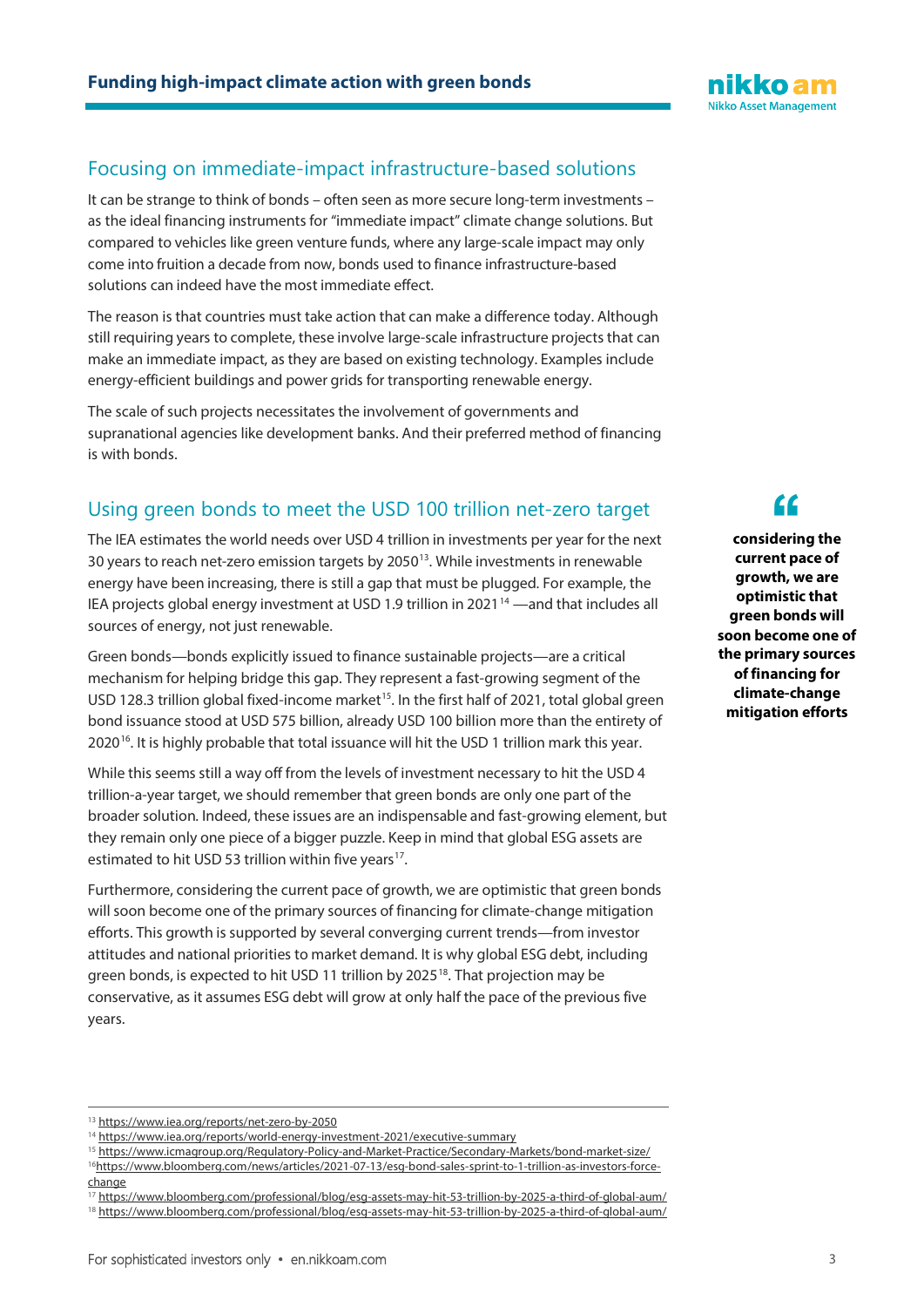## Governments embracing the urgency of mitigating climate change

One of the most significant growth drivers of the green bond market is national priorities—specifically, the prioritisation of net-zero targets. One hundred thirty-seven countries have made carbon neutral commitments, including the world's top carbon producers: the US, China, and the EU<sup>[19](#page-3-0)</sup>. While India has not made a firm carbon neutral commitment, it intends to stick to the Paris pledge by reducing its carbon footprint by about 35% from 2005 levels by 2030. Its government has also targeted reaching renewable energy capacity that is five times its current capacity by  $2050^{20}$  $2050^{20}$ .

Green bonds are a crucial financing vehicle to achieve these goals. For instance, the People's Bank of China is bringing its green bond framework up to speed with its European counterparts to encourage foreign investment. The country will also need about USD 21.5 trillion worth of green investment over the next 40 years, a significant percentage of which will require bond financing<sup>21</sup>. China is already one of the largest green bond issuers globally and the largest among emerging markets, followed by India $^{22}$  $^{22}$  $^{22}$ .

The upcoming COP26 climate summit is also expected to extract firmer carbon reduction commitments from governments. This is especially the case given the IPCC's latest report, which emphasises the urgency of taking more forceful action<sup>[23](#page-3-4)</sup>.

#### Shifting investor attitudes creating market demand

The need to finance net-zero carbon emission projects contributes to the robust supply of green bonds. But this supply is also being met by corresponding demand as investors both institutional and retail—who grasp the importance of using their capital to aid in the climate change mitigation effort.

At the retail level, the younger generations—millennials and Gen-Zs—rank climate change as a top concern<sup>24</sup>. In fact, the millennial generation spurred the rise of the entire sustainable investing movement, which has dramatically accelerated in the past few years<sup>[25](#page-3-6)</sup>. As Gen-Z matures and becomes a legitimate investing force, this trend will only be amplified.

Fund houses have also stepped up—both in response to demand and as an acknowledgement of the responsibility they hold. There are currently almost 4,000 signatories to the UN's Principles of Responsible Investing, commanding a cumulative USD 121.3 trillion in assets under management<sup>[26](#page-3-7)</sup>. A recent survey found that 73% of Asian institutional investors and 49% of Western investors believe that they should consider climate change in their portfolios $27$ .

<span id="page-3-6"></span>[2021-05-25](https://www.nasdaq.com/articles/millennials-are-a-driving-factor-in-the-growth-behind-esg-investments-2021-05-25)



nikko am **Nikko Asset Management** 

> **The need to finance net-zero carbon emission projects contributes to the robust supply of green bonds. But this supply is also being met by corresponding demand as investors – both institutional and retail – who grasp the importance of using their capital to aid in the climate change mitigation effort.**

<sup>19</sup> <https://www.un.org/en/climatechange/net-zero-coalition>

<span id="page-3-1"></span><span id="page-3-0"></span><sup>20</sup> <https://www.reuters.com/article/us-climate-change-india-exclusive-idUSKBN2BM1AA>

<span id="page-3-2"></span><sup>21</sup> <https://www.reuters.com/article/china-cicc-greenfinance-idUSL4N2MG013>

<span id="page-3-3"></span><sup>&</sup>lt;sup>22</sup> [https://www.businesstoday.in/opinion/columns/story/green-bonds-indias-best-bet-against-climate-change-](https://www.businesstoday.in/opinion/columns/story/green-bonds-indias-best-bet-against-climate-change-302498-2021-07-27)[302498-2021-07-27](https://www.businesstoday.in/opinion/columns/story/green-bonds-indias-best-bet-against-climate-change-302498-2021-07-27)

<span id="page-3-5"></span><span id="page-3-4"></span><sup>23</sup> <https://www.bloomberg.com/news/articles/2021-08-09/ipcc-climate-report-puts-pressure-on-cop26-summit> <sup>24</sup> <https://www2.deloitte.com/global/en/pages/about-deloitte/articles/millennialsurvey.html>

<sup>25</sup> [https://www.nasdaq.com/articles/millennials-are-a-driving-factor-in-the-growth-behind-esg-investments-](https://www.nasdaq.com/articles/millennials-are-a-driving-factor-in-the-growth-behind-esg-investments-2021-05-25)

<sup>26</sup> <https://www.unpri.org/pri/about-the-pri>

<span id="page-3-8"></span><span id="page-3-7"></span><sup>27</sup> <https://www.statista.com/statistics/1155432/obligation-institutional-investors-climate-change-global-region/>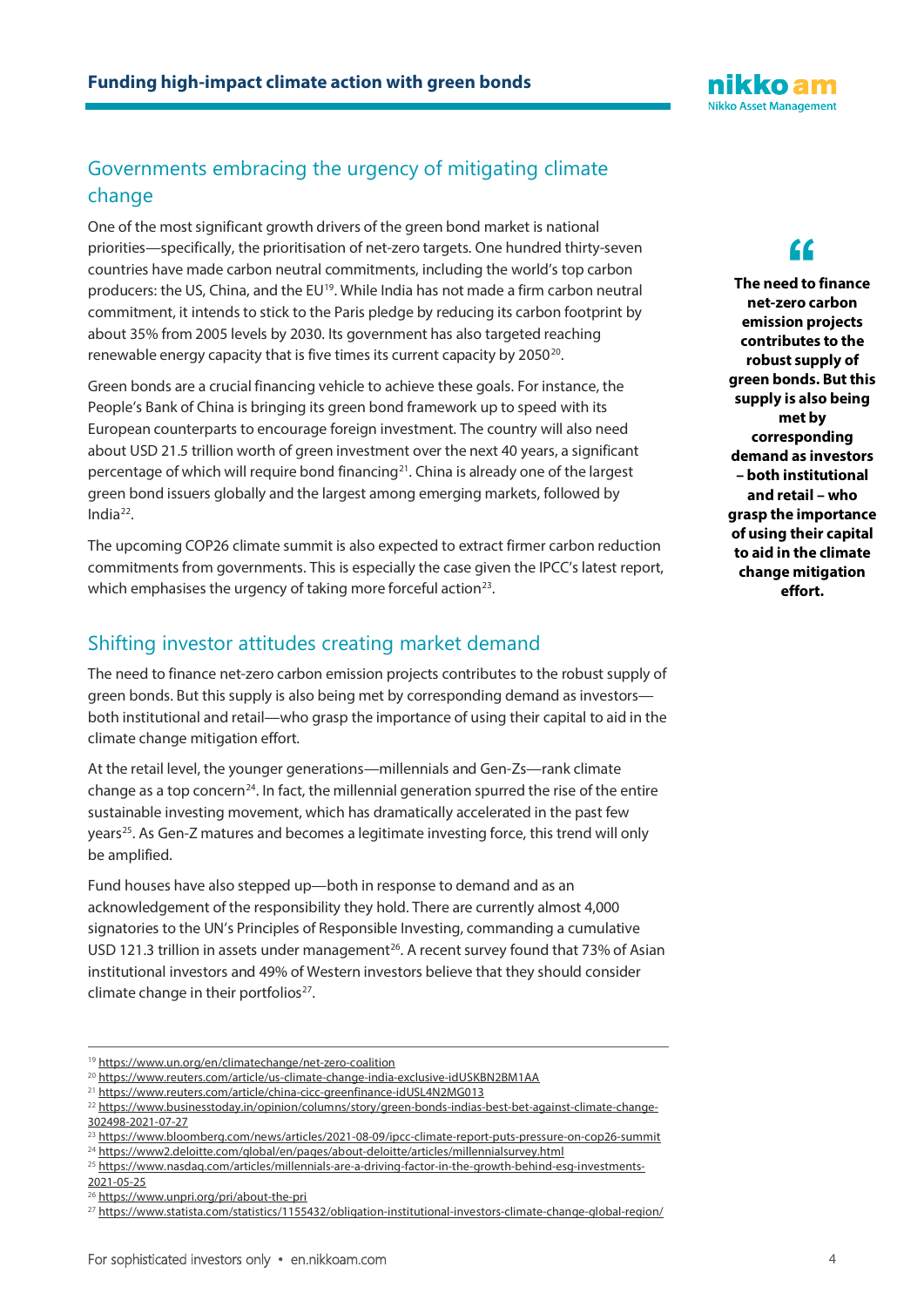

In our over 10 years in the green bond market, we are encouraged by where the market is heading now. We see it becoming more extensive, transparent, and investor friendly.

#### Toward a more transparent and investor-friendly green bond market

Considering that green bonds are a relatively new asset class, it is only natural that some investors are apprehensive. One common concern is that green bonds are more expensive—offering lower yields to investors—due to the relative scarcity of supply compared to demand.

However, this has largely been negated by the growing supply of green bonds. Our research finds that there is no apparent systematic pricing difference between green bonds and conventional bonds. Other robust studies have corroborated this<sup>[28](#page-4-0)</sup>. Furthermore, as the green bond supply continues to expand—moving from niche to mainstream—any pricing differentials will likely be eliminated. And when factoring in the tax incentives available to certain green bond investors<sup>[29](#page-4-1)</sup>, green bonds look even friendlier to investors.

Another common apprehension is surrounding transparency. Investors may be worried about "greenwashing" —where the "green" label ends up being more hype than substance. This is indeed a legitimate concern. But this is also an area where we see it becoming less and less of an issue moving forward, particularly as stricter regulations and more robust guidelines are released.

For instance, in April 2021, the European Commission adopted a comprehensive taxonomy that creates a science-based language that investors can utilise when investing in sustainable projects<sup>[30](#page-4-2)</sup>. China has announced it is cooperating with the EU to create jointly recognised green investment taxonomies<sup>31</sup>. All these constitute a significant step forward toward eliminating greenwashing.

#### The future is bright, but immediate action is needed

Ultimately, we see green bonds becoming a mainstream sub-asset class within fixed income. As the market grows, we will see more traditional bond funds transitioning into becoming green bond funds—something that was impractical with a smaller market.

While the future of the green bond market looks bright, the data clearly shows that taking immediate action is imperative. Funding investments that can make a direct impact, such as large-scale infrastructure-based projects, is an ideal way to do this.

<sup>&</sup>lt;sup>28</sup> [https://papers.ssrn.com/sol3/papers.cfm?abstract\\_id=3333847](https://papers.ssrn.com/sol3/papers.cfm?abstract_id=3333847)

<span id="page-4-1"></span><span id="page-4-0"></span><sup>29</sup> <https://www.climatebonds.net/policy/policy-areas/tax-incentives>

<span id="page-4-2"></span><sup>30</sup> [https://ec.europa.eu/commission/presscorner/detail/en/IP\\_21\\_1804](https://ec.europa.eu/commission/presscorner/detail/en/IP_21_1804)

<span id="page-4-3"></span><sup>31</sup> <https://www.ft.com/content/cddd464f-9a37-41a0-8f35-62d98fa0cca0>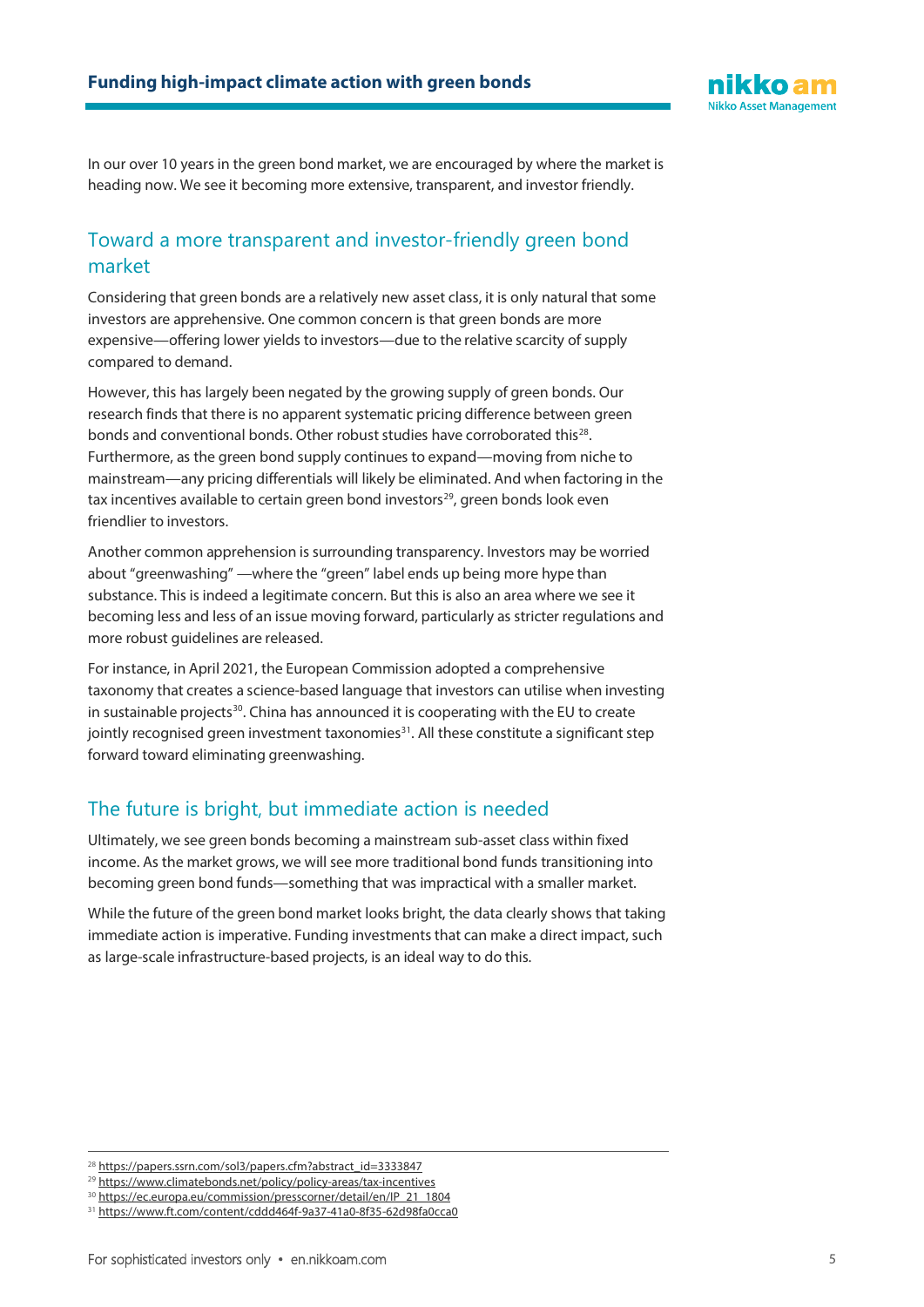#### **Funding high-impact climate action with green bonds**

**Important information:** This document is prepared by Nikko Asset Management Co., Ltd. and/or its affiliates (**Nikko AM**) and is for distribution only under such circumstances as may be permitted by applicable laws. This document does not constitute personal investment advice or a personal recommendation and it does not consider in any way the objectives, financial situation or needs of any recipients. All recipients are recommended to consult with their independent tax, financial and legal advisers prior to any investment.

This document is for information purposes only and is not intended to be an offer, or a solicitation of an offer, to buy or sell any investments or participate in any trading strategy. Moreover, the information in this document will not affect Nikko AM's investment strategy in any way. The information and opinions in this document have been derived from or reached from sources believed in good faith to be reliable but have not been independently verified. Nikko AM makes no guarantee, representation or warranty, express or implied, and accepts no responsibility or liability for the accuracy or completeness of this document. No reliance should be placed on any assumptions, forecasts, projections, estimates or prospects contained within this document. This document should not be regarded by recipients as a substitute for the exercise of their own judgment. Opinions stated in this document may change without notice.

In any investment, past performance is neither an indication nor guarantee of future performance and a loss of capital may occur. Estimates of future performance are based on assumptions that may not be realised. Investors should be able to withstand the loss of any principal investment. The mention of individual securities, sectors, regions or countries within this document does not imply a recommendation to buy or sell.

Nikko AM accepts no liability whatsoever for any loss or damage of any kind arising out of the use of all or any part of this document, provided that nothing herein excludes or restricts any liability of Nikko AM under applicable regulatory rules or requirements.

All information contained in this document is solely for the attention and use of the intended recipients. Any use beyond that intended by Nikko AM is strictly prohibited.

**Japan:** The information contained in this document pertaining specifically to the investment products is not directed at persons in Japan nor is it intended for distribution to persons in Japan. Registration Number: Director of the Kanto Local Finance Bureau (Financial Instruments firms) No. 368 Member Associations: The Investment Trusts Association, Japan/Japan Investment Advisers Association.

United Kingdom and rest of Europe: This document is communicated by Nikko Asset Management Europe Ltd, which is authorised and regulated in the United Kingdom by the Financial Conduct Authority (the FCA) (FRN 122084). This document constitutes a financial promotion for the purposes of the Financial Services and Markets Act 2000 (as amended) (FSMA) and the rules of the FCA in the United Kingdom, and is directed at professional clients as defined in the FCA Handbook of Rules and Guidance.

**United States:** This document may not be duplicated, quoted, discussed or otherwise shared without prior consent. Any offering or distribution of a Fund in the United States may only be conducted via a licensed and registered broker-dealer or a duly qualified entity. Nikko Asset Management Americas, Inc. is a United States Registered Investment Adviser.

**Singapore:** This document is for information to institutional investors as defined in the Securities and Futures Act (Chapter 289), and intermediaries only. Nikko Asset Management Asia Limited (Co. Reg. No. 198202562H) is regulated by the Monetary Authority of Singapore. **Hong Kong:** This document is for information to professional investors as defined in the Securities and Futures Ordinance, and intermediaries only. The contents of this document have not been reviewed by the Securities and Futures Commission or any regulatory authority in Hong Kong. Nikko Asset Management Hong Kong Limited is a licensed corporation in Hong Kong.

**New Zealand:** This document is issued in New Zealand by Nikko Asset Management New Zealand Limited (Company No. 606057, FSP22562). It is for the use of wholesale clients, researchers, licensed financial advisers and their authorised representatives only.

**Kingdom of Bahrain:** The document has not been approved by the Central Bank of Bahrain which takes no responsibility for its contents. No offer to the public to purchase the Strategy will be made in the Kingdom of Bahrain and this document is intended to be read by the addressee only and must not be passed to, issued to, or shown to the public generally.

**Kuwait:** This document is not for general circulation to the public in Kuwait. The Strategy has not been licensed for offering in Kuwait by the Kuwaiti Capital Markets Authority or any other relevant Kuwaiti government agency. The offering of the Strategy in Kuwait on the basis a private placement or public offering is, therefore, restricted in accordance with Decree Law No. 7 of 2010 and the bylaws thereto (as amended). No private or public offering of the Strategy is being made in Kuwait, and no agreement relating to the sale of the Strategy will be concluded in Kuwait. No marketing or solicitation or inducement activities are being used to offer or market the Strategy in Kuwait.

**Kingdom of Saudi Arabia:** This document is communicated by Nikko Asset Management Europe Ltd (Nikko AME), which is authorised and regulated by the Financial Services and Markets Act 2000 (as amended) (FSMA) and the rules of the Financial Conduct Authority (the FCA) in the United Kingdom (the FCA Rules). This document should not be reproduced, redistributed, or sent directly or indirectly to any other party or published in full or in part for any purpose whatsoever without a prior written permission from Nikko AME.

This document does not constitute investment advice or a personal recommendation and does not consider in any way the suitability or appropriateness of the subject matter for the individual circumstances of any recipient. In providing a person with this document, Nikko AME is not treating that person as a client for the purposes of the FCA Rules other than those relating to financial promotion and that person will not therefore benefit from any protections that would be available to such clients.

Nikko AME and its associates and/or its or their officers, directors or employees may have or have had positions or material interests, may at any time make purchases and/or sales as principal or agent, may provide or have provided corporate finance services to issuers or may provide or have provided significant advice or investment services in any investments referred to in this document or in related investments. Relevant confidential information, if any, known within any company in the Nikko AM group or Sumitomo Mitsui Trust Holdings group and not available to Nikko AME because of regulations or internal procedure is not reflected in this document. The investments mentioned in this document may not be eligible for sale in some states or countries, and they may not be suitable for all types of investors.

**Oman:** The information contained in this document nether constitutes a public offer of securities in the Sultanate of Oman as contemplated by the Commercial companies law of Oman (Royal decree 4/74) or the Capital Markets Law of Oman (Royal Decree80/98, nor does it constitute an offer to sell, or the solicitation of any offer to buy non-Omani securities in the Sultanate of Oman as contemplated by Article 139 of the Executive Regulations to the Capital Market law (issued by Decision No. 1/2009). This document is not intended to lead to the conclusion of any contract of whatsoever nature within the territory of the Sultanate of Oman.

**Qatar (excluding QFC):** The Strategies are only being offered to a limited number of investors who are willing and able to conduct an independent investigation of the risks involved in an investment in such Strategies. The document does not constitute an offer to the public and should not be reproduced, redistributed, or sent directly or indirectly to any other party or published in full or in part for any purpose whatsoever without a prior written permission from Nikko Asset Management Europe Ltd (Nikko AME). No transaction will be concluded in your jurisdiction and any inquiries regarding the Strategies should be made to Nikko AME.